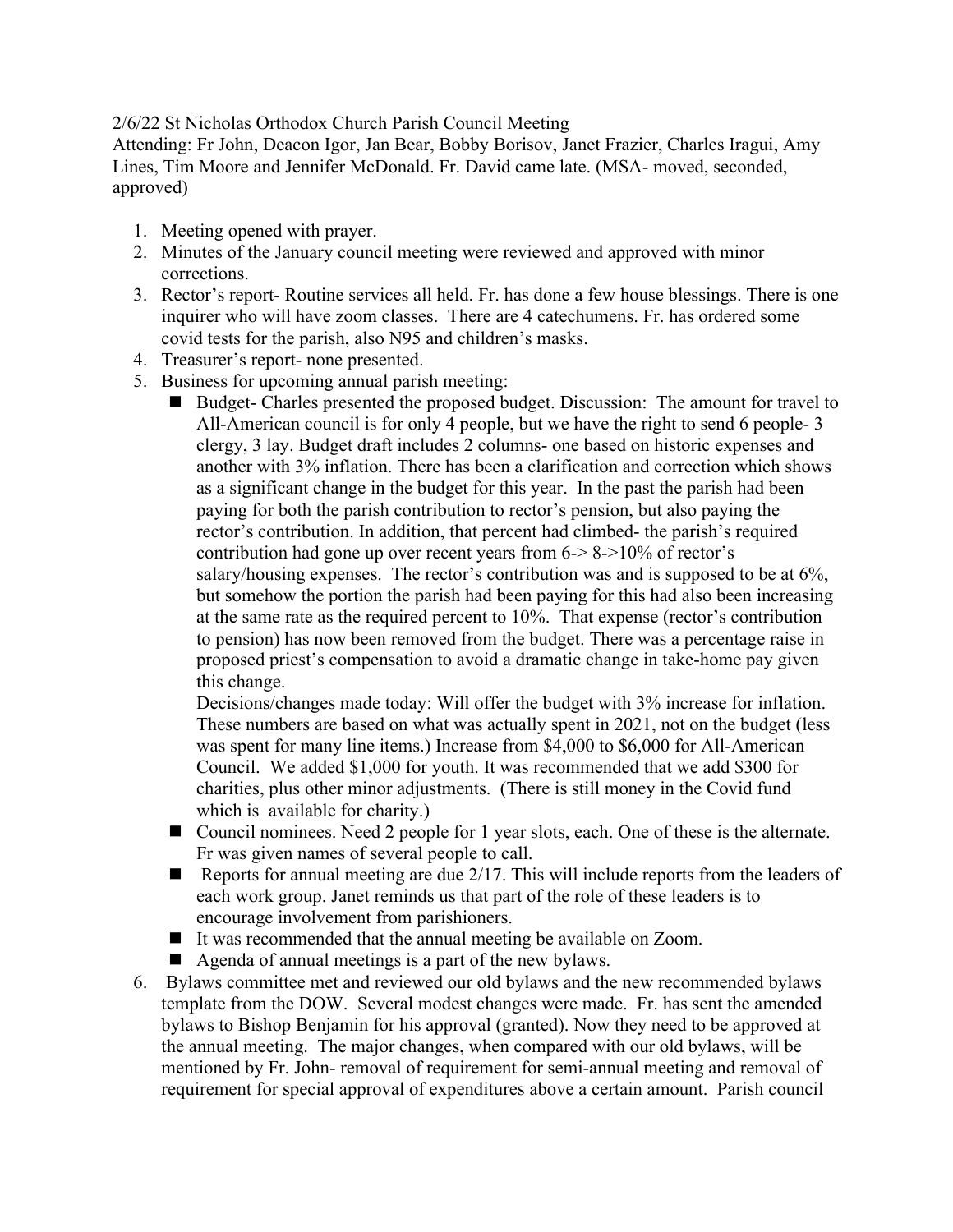will not spend money that we don't have in the bank. Any major expenditure involving real property already requires a special parish meeting.

- 7. Business (old & new)
	- Safety report by Tim. OSHA requires a safety plan, but not a safety committee  $\frac{d}{t}$ fewer than 11 employees). He has updated the safety plan and has a couple things that need to be accomplished before the fire inspector comes.
	- Building and grounds: Kathy Baghdanov has discussed the roof leak in church with several companies. This leak is related to the flashing around a flue. She also plans to discuss this issue with the HVAC company which will be coming for a maintenance checks of our 2ACs and 5 furnaces. These have not had had maintenance in several years.
	- $\Box$  Suggestion for modification of the flower room sink- a new sink versus just changing the faucet, though a new faucet can be expensive. We agreed to the new sink. MSA.
	- ! Request from parishioners to sell items at the church and donate the money to the church. It was decided this would not work out well. Further discussion about possibly holding a parish garage sale instead.
	- **E** Safety of low wall by lower door into the hall. Fr. spoke w/ Stilian, who has spoken w/ Radoslav and Nikola and they are working on some ideas.
	- ! Jan has spent some time reviewing church records/archives. She notes that Gabriela is studying library science. They discussed that there are issues of how to maintain paper records, versus which ones are put into digital images. We would probably need to buy a simple scanner to simplify the process.
	- Carpeting for the stairs in the hall. Janet and Amy have gotten a bid for new carpets. Another company did not come when scheduled. They have ordered samples of two carpets, which will be shown to council members. Assuming there is adequate money in building fund, we will proceed- MSA.
	- ! 'Give or Take' program- protocol has been developed. The tables will be on the east side of the lower hall room. Nancy Jones will be managing the program. Rules: 1. All items approved by Nancy Jones. Any not properly approved will be removed. 2. Limit of 5 items (per person) at a time. 3. All items clean/in working order. 4. Limit 4 weeks on table, then, must be taken back by owner. If not, that person cannot bring more items. 5. Large items will have a picture on cork board. 6. No clothing, shoes, or food. MSA to start this.
	- Charities: Nativity charity- \$750 was collected for blankets to Portland rescue mission- matched by St. Martin's committee.

 Local charity for Lent- There were two local organizations suggested. Portland Homeless Solutions was chosen. MSA.

- ! Amazon Smile is a charity fund where Amazon donates a small percent of purchase price to a charity chosen by the buyer. Fr. had received some indication of money donated to us, but in order to receive it he had to register the church. Money will go directly into the bank account. He will announce this program. People need to do a sign-up on Amazon for their purchases to accrue money to St. Nicholas.
- $\blacksquare$  Church lawyer- Fr. John spoke w/ Fr. Matthew Tate- they have the same issue as we have in terms of choosing a new lawyer. He will check w/ the Greek parishes.